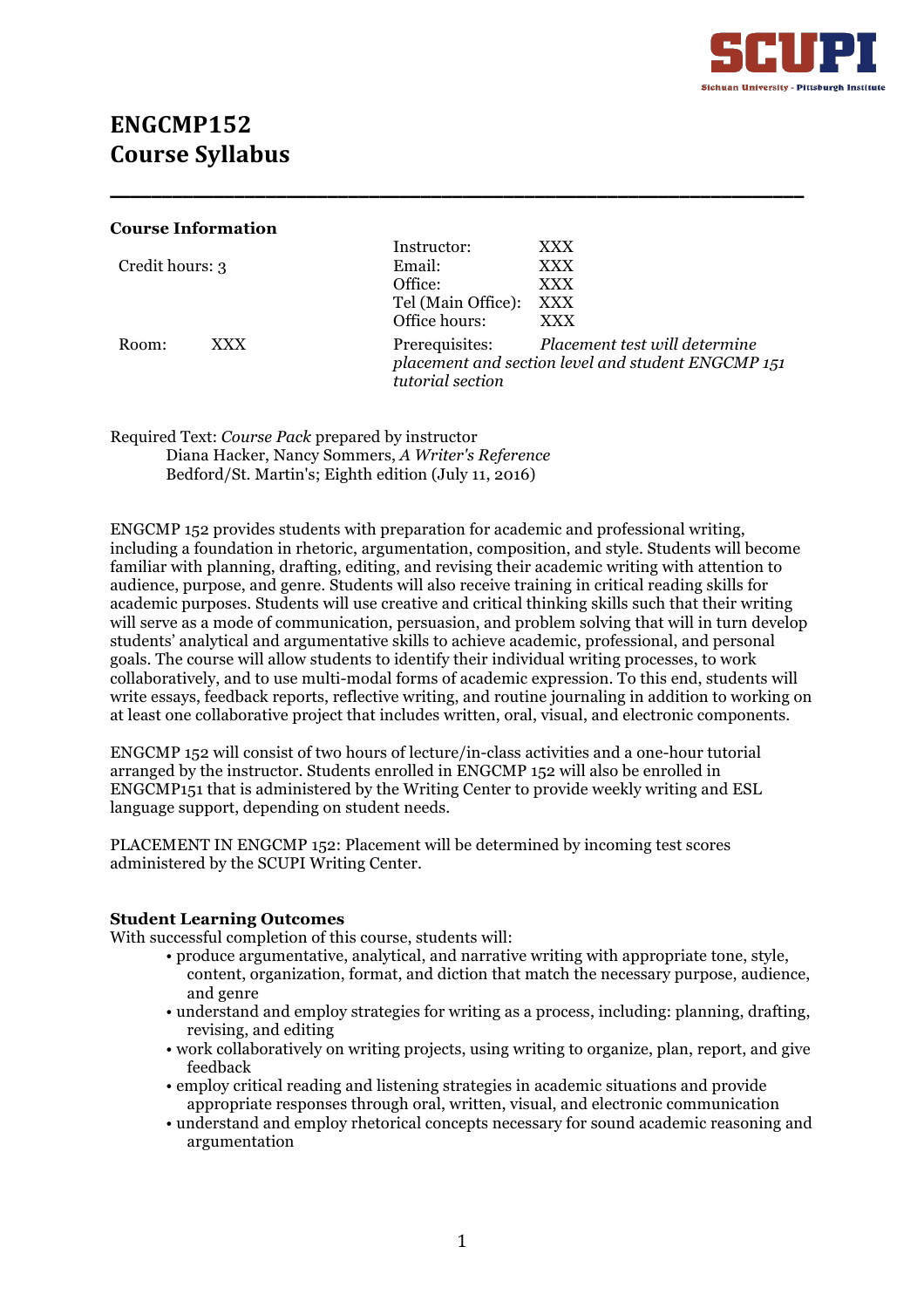

## **Activities and Evaluation:**

You will be evaluated in many activities according to the grading policy. Activities can include:

| Final Portfolio*                                                                              |                                                            | Submitted at the end of the term containing all     |     |  |
|-----------------------------------------------------------------------------------------------|------------------------------------------------------------|-----------------------------------------------------|-----|--|
|                                                                                               |                                                            | drafts and final revisions of three course essays,  | 30% |  |
|                                                                                               |                                                            | and a one-page reflective essay on the student's    |     |  |
|                                                                                               |                                                            | writing process                                     |     |  |
| Essay I: Personal Narrative*                                                                  | $\circ$                                                    | A 3-page, 750-word narrative/descriptive essay      |     |  |
| Essay II: Analysis*                                                                           | A 5-page, 1250-word essay using a clear<br>$\circ$         |                                                     |     |  |
|                                                                                               |                                                            | rhetorical mode of essay development                | 20% |  |
| Essay III: Argument*                                                                          | $\circ$                                                    | A 8-page, 2000 word argumentative essay             |     |  |
| Forum                                                                                         | $\circ$                                                    | 10 forum posts (at least 250 words per post)        | 5%  |  |
| Oral Report                                                                                   | Oral Report that has Written, Oral, Visual, and<br>$\circ$ |                                                     |     |  |
|                                                                                               |                                                            | Electronic components                               | 5%  |  |
| Instructor tutorial<br>$\circ$                                                                |                                                            | Students will attend weekly tutorials organized     |     |  |
|                                                                                               |                                                            | by their instructor; failure to attend will result  | P/F |  |
|                                                                                               |                                                            | in a failure of the course. Grades for the tutorial |     |  |
|                                                                                               |                                                            | will be assigned from the ENG152 final score.       |     |  |
| Total<br>100%                                                                                 |                                                            |                                                     |     |  |
| *To pass these assignments students must affix ENGCMP 151 session reports and feedback        |                                                            |                                                     |     |  |
| materials with final drafts. Failure to include these materials will result in a zero for the |                                                            |                                                     |     |  |
| assignment.                                                                                   |                                                            |                                                     |     |  |

## **Schedule:**

|        | Topic(s)                                                | <b>Materials</b>                                                                                | <b>Major Assignments</b>           |
|--------|---------------------------------------------------------|-------------------------------------------------------------------------------------------------|------------------------------------|
| Week 1 | Introduction                                            | Critical Reading and<br>Writing                                                                 | In-class writing<br>assignments    |
| Week 2 | Grammar and<br>Formatting<br>Review                     | Materials on Basics of<br>English Sentences and<br>Paragraphs                                   | Forum writing:<br>introductions    |
| Week 3 | Elements of<br>Narrative;<br>Planning                   | Materials on Planning;<br>Thesis Statements;<br><b>Writing Introductions</b><br>and Conclusions | Forum 1; assign Essay I            |
| Week 4 | Peer Review;<br>Revision                                | Materials on Drafting an<br>Essay; Plagiarism and<br>Cheating                                   | Forum 2; draft due                 |
| Week 5 | Academic<br>Genres; rhetoric<br>and rhetorical<br>modes | <b>Materials on Invention</b><br>and Modes of Essay<br>Development                              | Forum 3; personal narrative<br>due |
| Week 6 | Structure;<br>analysis                                  | Materials on Structure;<br>Writing an Analysis                                                  | Forum 4; assign Essay II           |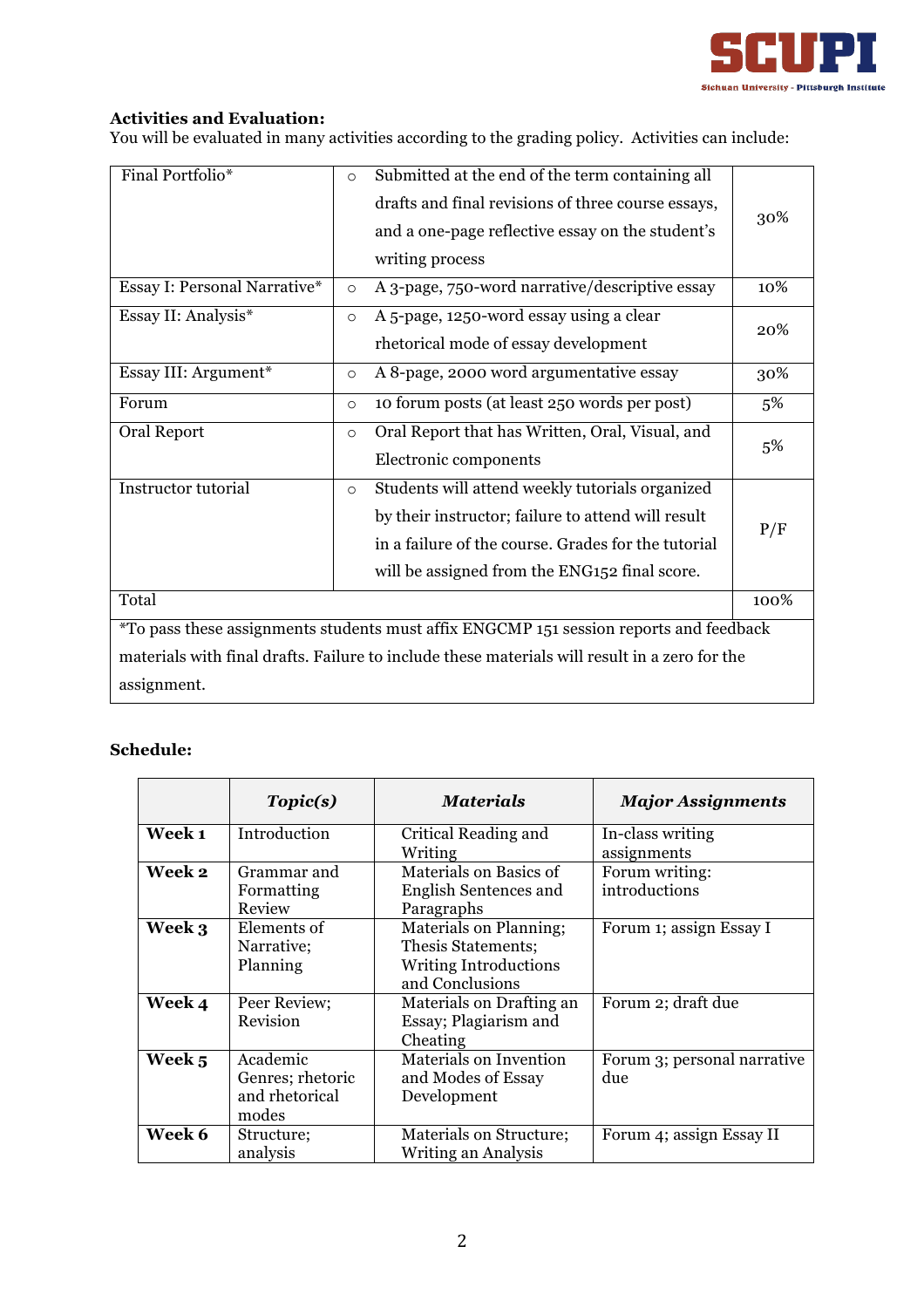

| Week 7                      | Academic               | Materials on Basics of         | Forum 5; draft due           |
|-----------------------------|------------------------|--------------------------------|------------------------------|
|                             | writing; Peer          | <b>Citing Outside Sources</b>  |                              |
|                             | Review                 |                                |                              |
| Week 8                      | Argumentation          | <b>Materials on Reasoning;</b> | Forum 6; essay 2; assign     |
|                             | and reasoning          | Sentence and Paragraph         | <b>Essay III</b>             |
|                             |                        | Transitions                    |                              |
| Week 9                      | Giving                 | Materials on Oral              | Forum 7; essay 3: topic,     |
|                             | presentations;         | Presentation; Visual           | outline, thesis statement    |
|                             | thesis statements      | Rhetoric                       |                              |
| Week 10                     | <b>Argument Paper</b>  | Materials on                   | Forum 8; oral proposals      |
|                             | Proposal               | Argumentation                  |                              |
|                             | Presentations          |                                |                              |
| $\overline{\text{Week 11}}$ | Paper Proposals        | <b>Materials on Supporting</b> | Forum 9; revised thesis      |
|                             | Workshop thesis-       | Claims                         | statement and outline        |
|                             | claims                 |                                |                              |
| Week 12                     | Argumentation          | <b>Materials on Classical</b>  | Forum 10; argument body      |
|                             | and classical          | Rhetoric and Writing for       | drafts, evidence             |
|                             | rhetoric; basics       | a Rhetorical Situation         |                              |
|                             | of citing outside      |                                |                              |
|                             | sources and            |                                |                              |
|                             | visuals                |                                |                              |
| Week 13                     | <b>Peer Review</b>     | Materials on Revising          | Forum 10; Essay III draft    |
|                             |                        | and Editing                    |                              |
| Week 14                     | Portfolio and          | <b>Materials on Portfolio</b>  | Essay III due; assign        |
|                             | reflective writing     | and Reflective Writing         | portfolio reflective writing |
| Week 15                     | Portfolio Peer         | Materials on Writing in        | <b>Final Portfolio</b>       |
|                             | Review                 | the Discipline and Across      |                              |
|                             |                        | Disciplines                    |                              |
| Week 16                     | <b>Final Portfolio</b> |                                | Final Portfolio due          |
|                             | due; student           |                                |                              |
|                             | reports; wrap up       |                                |                              |
|                             | discussions and        |                                |                              |
|                             | feedback               |                                |                              |

#### **Schedule (cont'd):**

Note**:** This schedule is subject to change based on the needs of the class at the instructor's discretion.

#### **Student Use of Electronic Technology Policy:**

Students must use electronic technology (including cell phones, laptops, tablets, and iPads) in appropriate ways during classes. Out of respect, cell phones should generally be turned off or on silent and stored out of sight. They should not be used during classroom activities unless the instructor has given permission. Electronic devices are forbidden during quizzes, tests or other in-class graded assignments, unless the instructor has given permission.

Technology use in this class is meant to improve the learning environment for all students. Please be respectful of your instructor and classmates and use the technology appropriately.

If you have questions about what this means, please talk to your individual instructor.

#### **Recording:**

To ensure the free and open discussion of ideas, students may NOT record classroom lectures, discussions, and/or activities without the advance written permission of the instructor, and any such recording properly recorded in advance can be used solely for the student's own private study.

#### **Make-up Policy for Missed Assignments and Tests:**